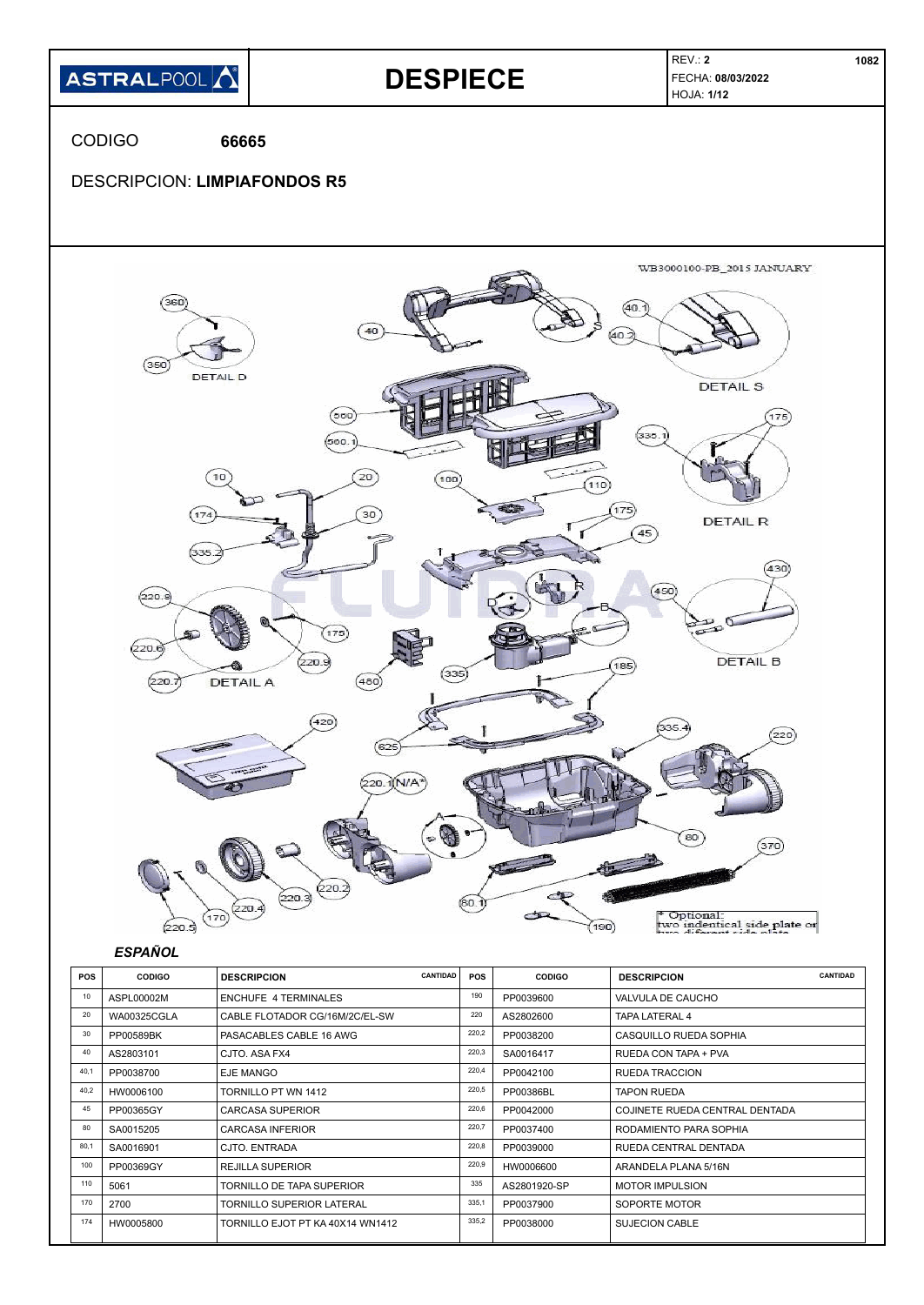

### **DESPIECE**

REV.: **2 1082** FECHA: **08/03/2022** HOJA: **2/12**

CODIGO **66665**

DESCRIPCION: **LIMPIAFONDOS R5**

| 175 | HW0005100    | TORNILLO PT KA 40X25           | 335,4 | PP0037600    | JUNTA RUEDA DENTADA SOPHIA |
|-----|--------------|--------------------------------|-------|--------------|----------------------------|
| 185 | HW0006000    | TORNILLO PT WN 1412            | 350   | P00038       | <b>HELICE</b>              |
| 360 | SW00069      | TORNILLO PARA HELICE           | 480   | AS8007000-SP | CJTO. FLOTACION            |
| 370 | AS2802420    | CJTO, CEPILLO                  | 560   | AS2802335    | <b>FILTRO BLFSOF</b>       |
| 420 | AS2722402-SP | TRANSFORMADOR BASICO 180W GRIS | 560,1 | PP00381IV    | TAPETA FILTRO CARCASA      |
| 430 | AS110011010  | TUBO RETRACTIL 16/4 WCSM       | 625   | PP00364GY    | <b>MARCO SUPERIOR</b>      |
| 450 | 5473         | CONECTOR RETRÁCTIL ROJO        | N/S   | AS110300001  | SELLANTE BUTIL MASTIC      |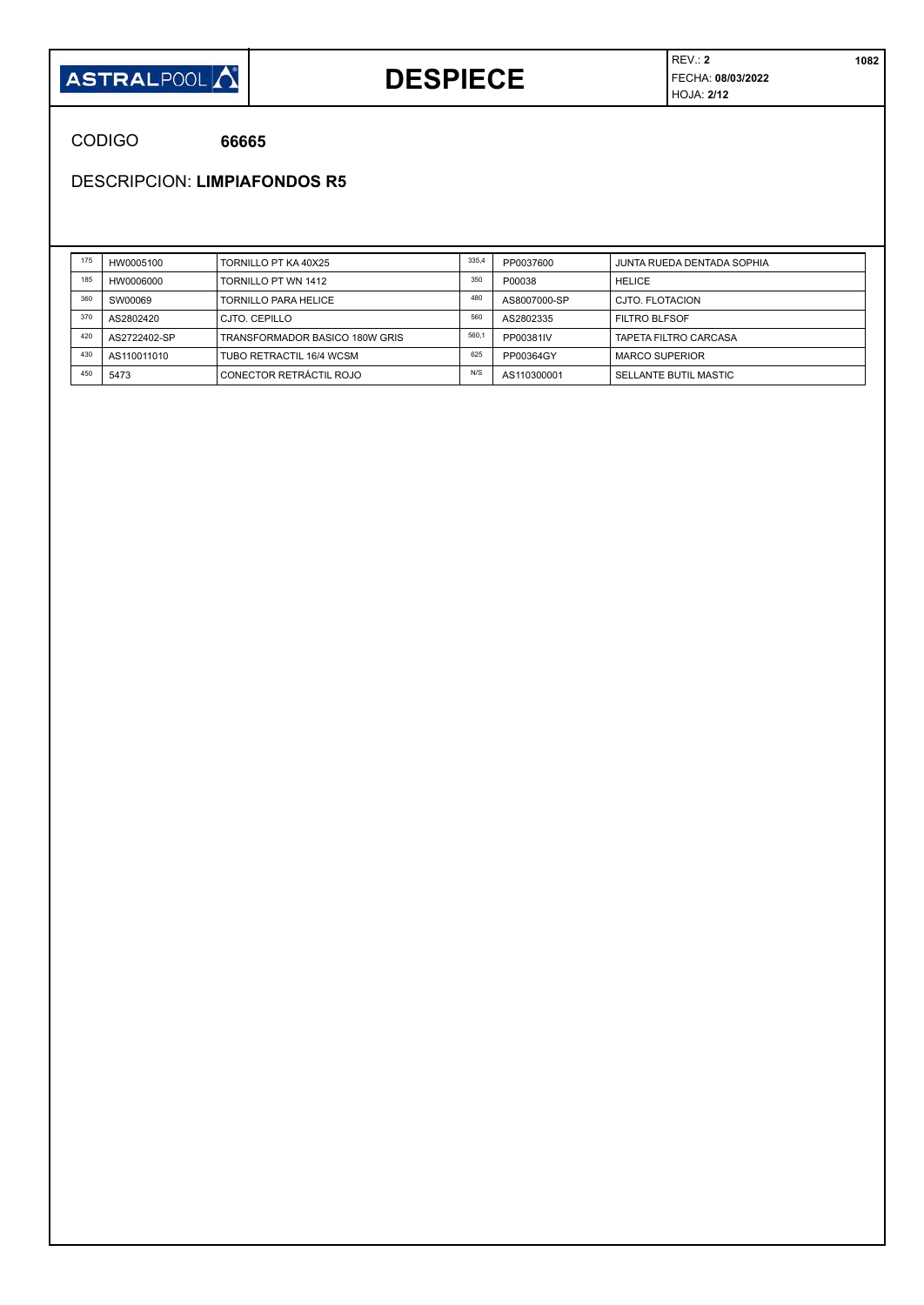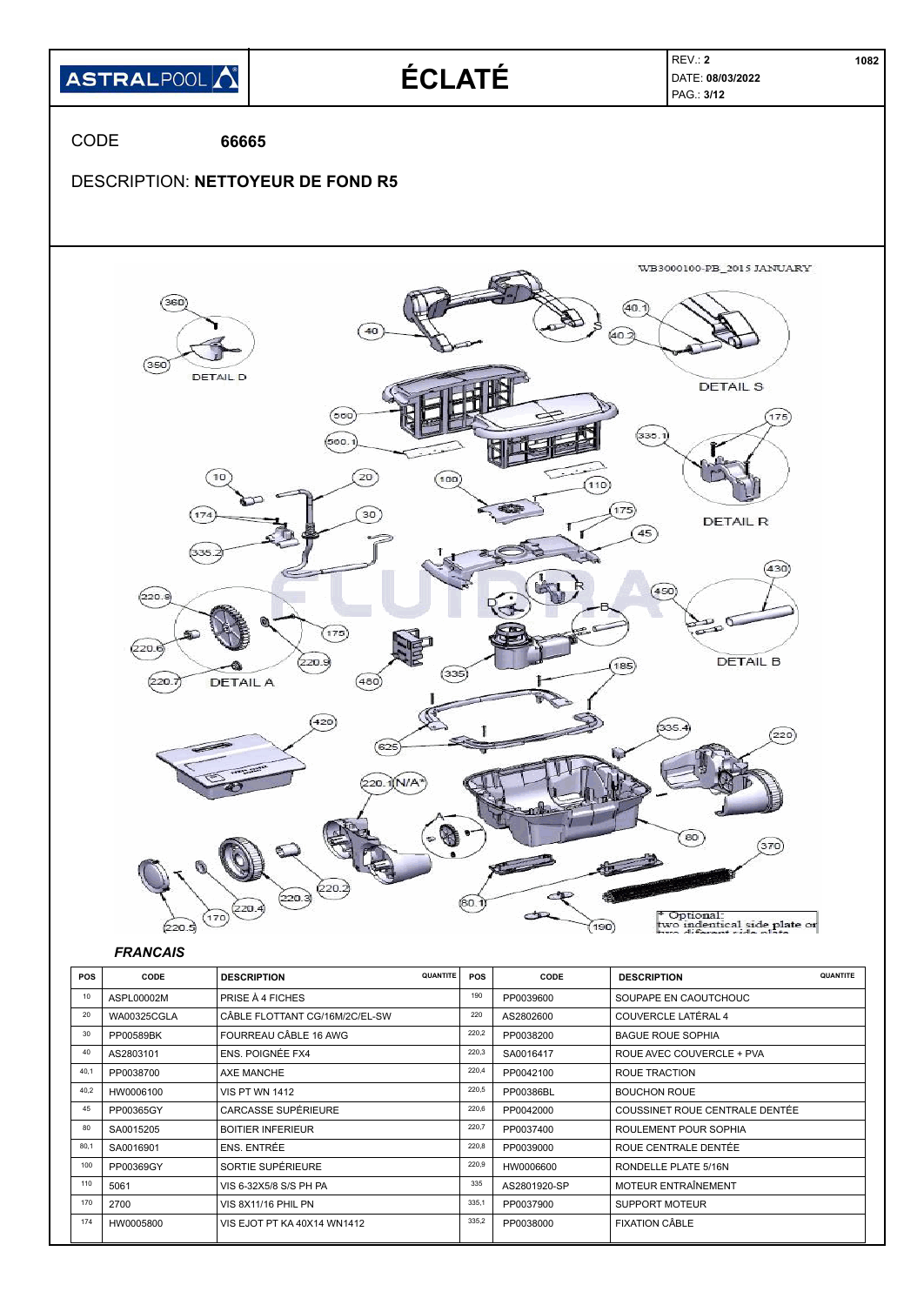

# **ÉCLATÉ**

REV.: **2 1082** DATE: **08/03/2022** PAG.: **4/12**

CODE **66665**

DESCRIPTION: **NETTOYEUR DE FOND R5**

| 175 | HW0005100    | <b>VIS PT KA 40X25</b>           | 335,4 | PP0037600    | JOINT ROUE DENTÉE SOPHIA     |
|-----|--------------|----------------------------------|-------|--------------|------------------------------|
| 185 | HW0006000    | <b>VIS PT WN 1412</b>            | 350   | P00038       | HÉLICE                       |
| 360 | SW00069      | VIS M-3X10 PHIL DIN-965          | 480   | AS8007000-SP | <b>ENS. FLOTTAISON</b>       |
| 370 | AS2802420    | (NOT DEFINED)                    | 560   | AS2802335    | <b>FILTRE BLFSOF</b>         |
| 420 | AS2722402-SP | TRANSFORMATEUR BASIQUE 180W GRIS | 560,1 | PP00381IV    | <b>VOLET FILTRE CARCASSE</b> |
| 430 | AS110011010  | TUYAU RÉTRACTILE 16/4 WCSM       | 625   | PP00364GY    | CADRE SUPERIEUR              |
| 450 | 5473         | CONNECTEUR BOUT À BOUT           | N/S   | AS110300001  | MASTIC ÉTANCHÉITÉ            |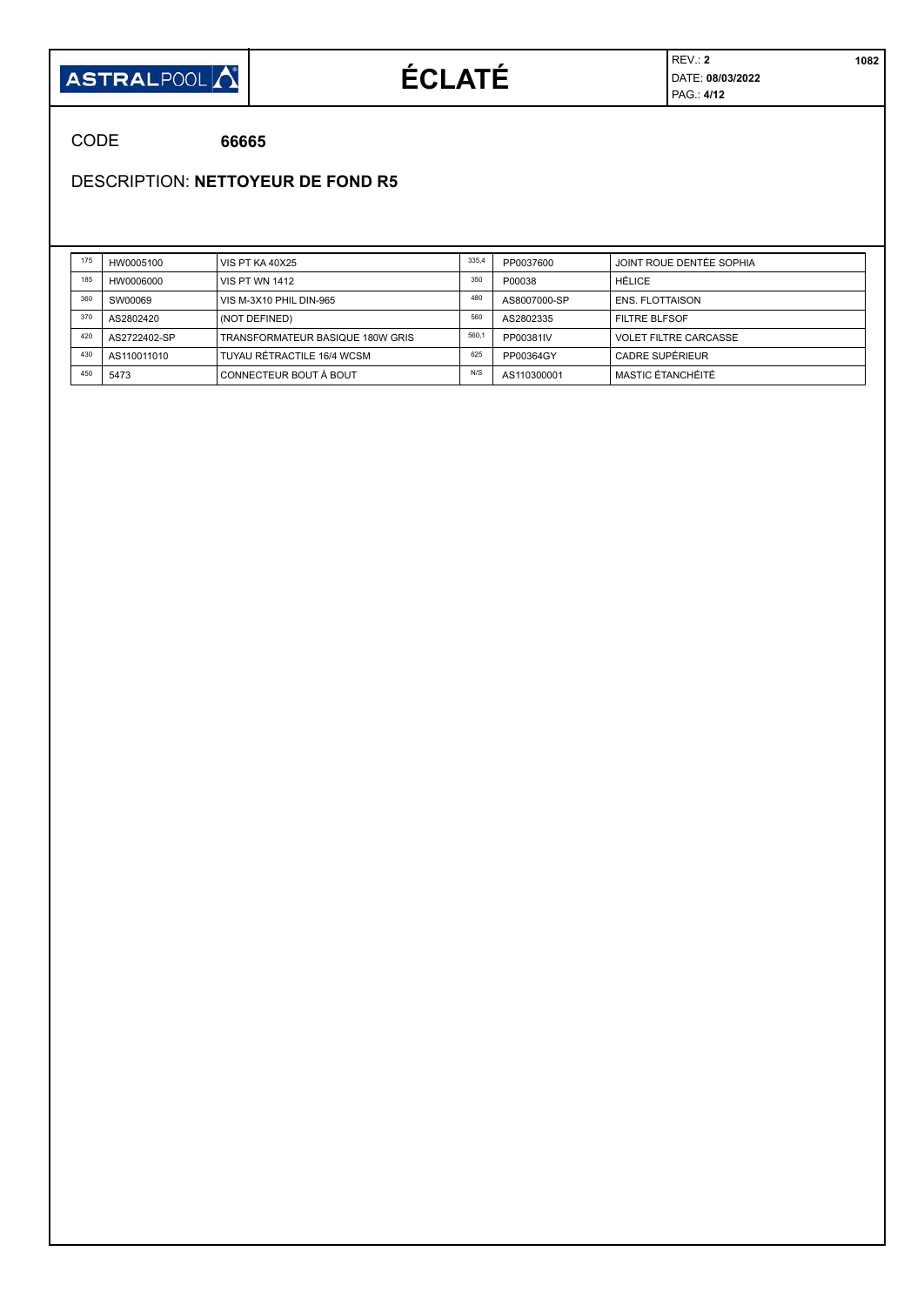

| 10   | ASPL00002M         | 4 PIN PLUG                    | 190   | PP0039600    | RUBBER VALVE                   |
|------|--------------------|-------------------------------|-------|--------------|--------------------------------|
| 20   | <b>WA00325CGLA</b> | FLOAT CABLE CG/16M/2C/EL-SW   | 220   | AS2802600    | SIDE PLATE ASSY WITH 4         |
| 30   | PP00589BK          | <b>GROMMET 16 AWG</b>         | 220,2 | PP0038200    | WHEEL BEARING SOPHIA           |
| 40   | AS2803101          | <b>HANDLE ASSY</b>            | 220,3 | SA0016417    | WHEEL WITH COVER + PVA         |
| 40,1 | PP0038700          | <b>MAIN HANDLE AXIS</b>       | 220,4 | PP0042100    | WHEEL WASHER FOR SOPHIA        |
| 40,2 | HW0006100          | SCREW EJOT PT WN 1412         | 220,5 | PP00386BL    | <b>WHEEL TASS</b>              |
| 45   | PP00365GY          | <b>TOP BRIDGE</b>             | 220,6 | PP0042000    | <b>CENTER COGWHEEL BEARING</b> |
| 80   | SA0015205          | <b>BOTTOM HOUSING ASSY</b>    | 220,7 | PP0037400    | <b>BEARING FOR SOPHIA</b>      |
| 80,1 | SA0016901          | <b>INTAKE ASSY</b>            | 220,8 | PP0039000    | <b>CENTRAL COGWHEEL</b>        |
| 100  | PP00369GY          | <b>OUTLET TOP</b>             | 220,9 | HW0006600    | 5/16N FLAT WASHER              |
| 110  | 5061               | SCREW 6-32X5/8 S/S PH PA      | 335   | AS2801920-SP | <b>REDUCTION DRIVE RES PVA</b> |
| 170  | 2700               | SCREW 8X11/16 PHIL PN         | 335,1 | PP0037900    | <b>MOTOR CLAMP</b>             |
| 174  | HW0005800          | SCREW EJOT PT KA 40X14 WN1412 | 335,2 | PP0038000    | <b>CABLE RETAINER SOPHIA</b>   |
|      |                    |                               |       |              |                                |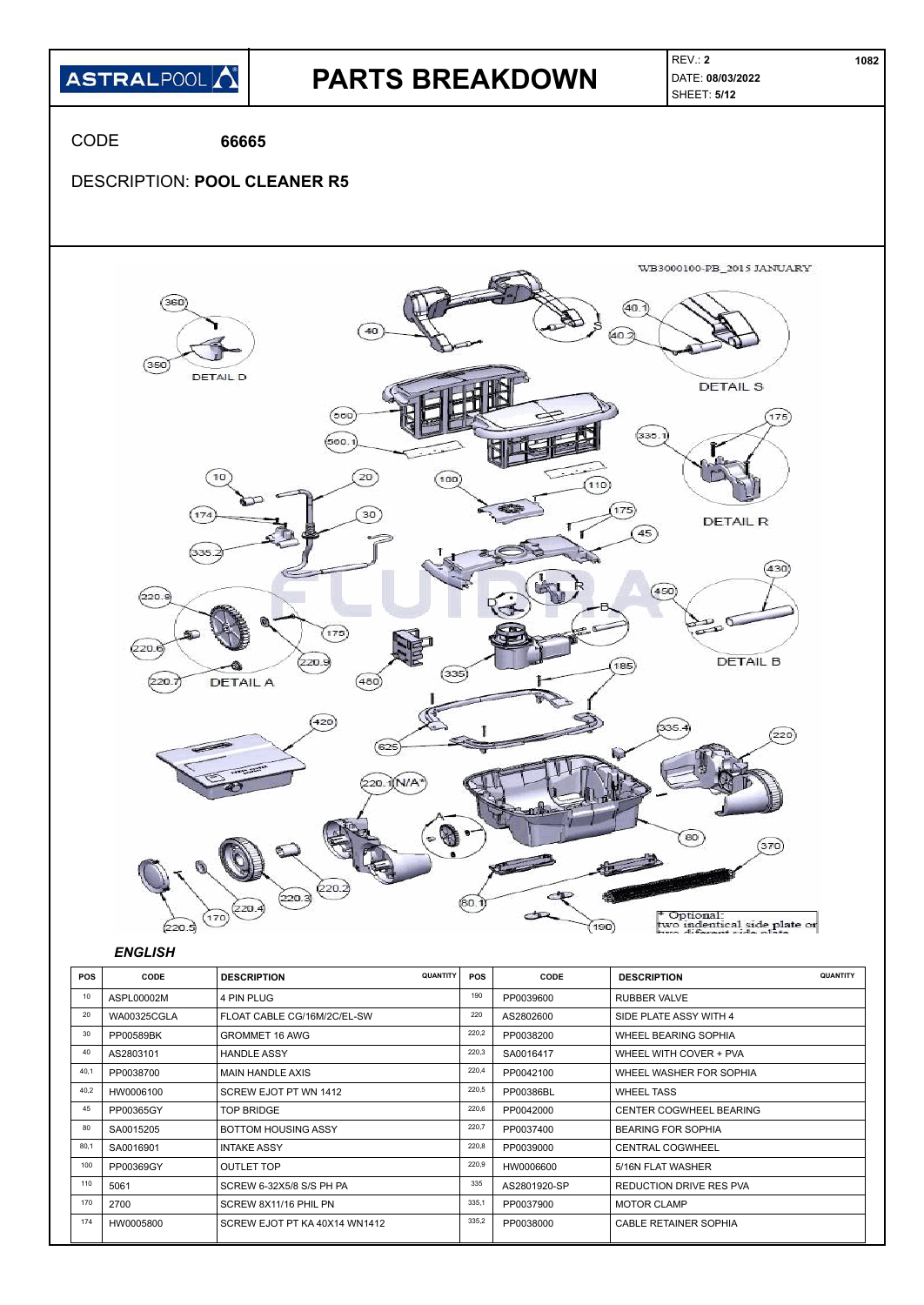#### **ASTRALPOOL**

### **PARTS BREAKDOWN**

REV.: **2 1082** DATE: **08/03/2022** SHEET: **6/12**

CODE **66665**

DESCRIPTION: **POOL CLEANER R5**

| 175 | HW0005100    | SCREW EJOT PT KA 40X25     | 335,4 | PP0037600    | <b>COGWHEEL GASKET SOPHIA</b> |
|-----|--------------|----------------------------|-------|--------------|-------------------------------|
| 185 | HW0006000    | SCREW EJOT PT WN 1412      | 350   | P00038       | PROPELLER                     |
| 360 | SW00069      | SCRERW M-3X10 PHIL DIN-965 | 480   | AS8007000-SP | KIT FOR FLOATIAN CELL         |
| 370 | AS2802420    | (NOT DEFINED)              | 560   | AS2802335    | <b>BLFSOF FILTER</b>          |
| 420 | AS2722402-SP | SPS BASIC 180W GREY        | 560.  | PP00381IV    | <b>BOTTOM HOUSING VALVE</b>   |
| 430 | AS110011010  | SHRINK TUBE 16/4 WCSM      | 625   | PP00364GY    | <b>TOP FRAME</b>              |
| 450 | 5473         | <b>BUTT CONNECTOR</b>      | N/S   | AS110300001  | <b>SEALANT MASTIC</b>         |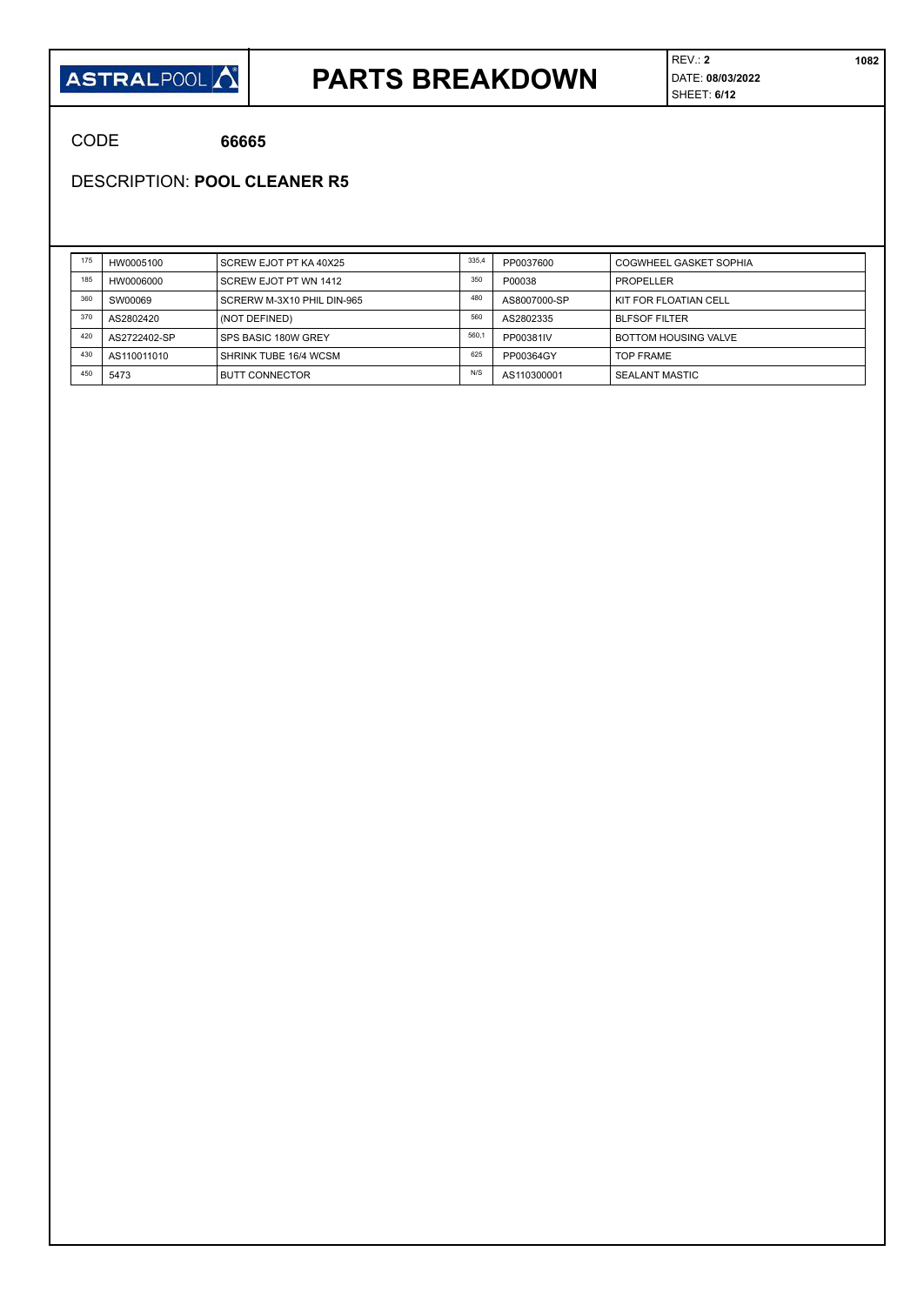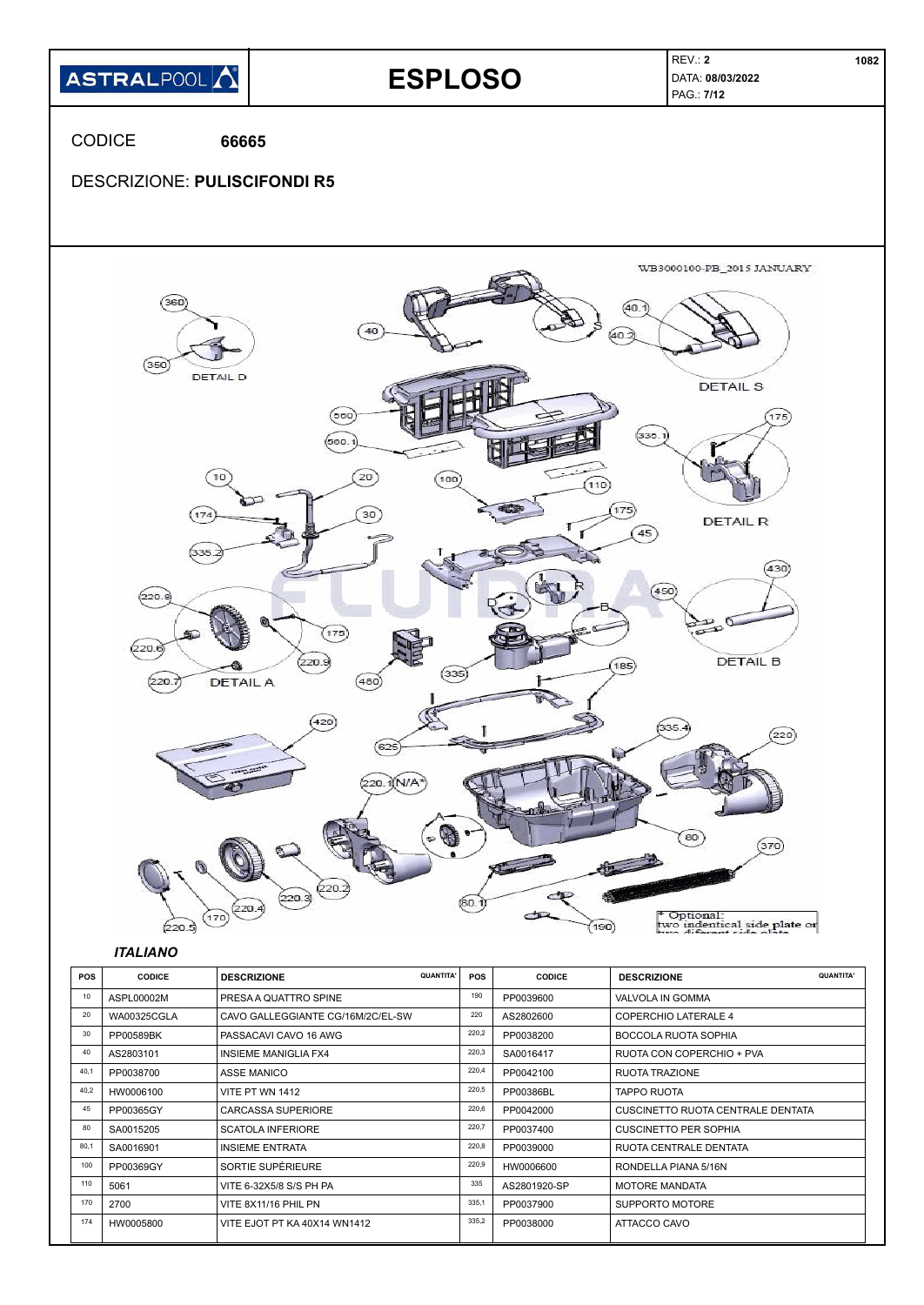

## **ESPLOSO**

REV.: **2 1082** DATA: **08/03/2022** PAG.: **8/12**

CODICE **66665**

DESCRIZIONE: **PULISCIFONDI R5**

| 175 | HW0005100    | VITE PT KA 40X25                   | 335,4 | PP0037600    | GIUNTA RUOTA DENTATA SOPHIA |
|-----|--------------|------------------------------------|-------|--------------|-----------------------------|
| 185 | HW0006000    | VITE PT WN 1412                    | 350   | P00038       | ELICA                       |
| 360 | SW00069      | VITE M-3X10 PHIL DIN-965           | 480   | AS8007000-SP | KIT GALLEGGIANTE            |
| 370 | AS2802420    | (NOT DEFINED)                      | 560   | AS2802335    | <b>FILTRO BLFSOF</b>        |
| 420 | AS2722402-SP | TRASFORMATORE BASICO 180 W. GRIGIO | 560,1 | PP00381IV    | CAPPUCCIO FILTRO CARCASSA   |
| 430 | AS110011010  | TUBO RETRACTIL 16/4 WCSM           | 625   | PP00364GY    | <b>MANICO SUPERIORE</b>     |
| 450 | 5473         | CONNETTORI ISOLATI DI ESTREMITÀ    | N/S   | AS110300001  | STUCCO TENUTA STAGNA        |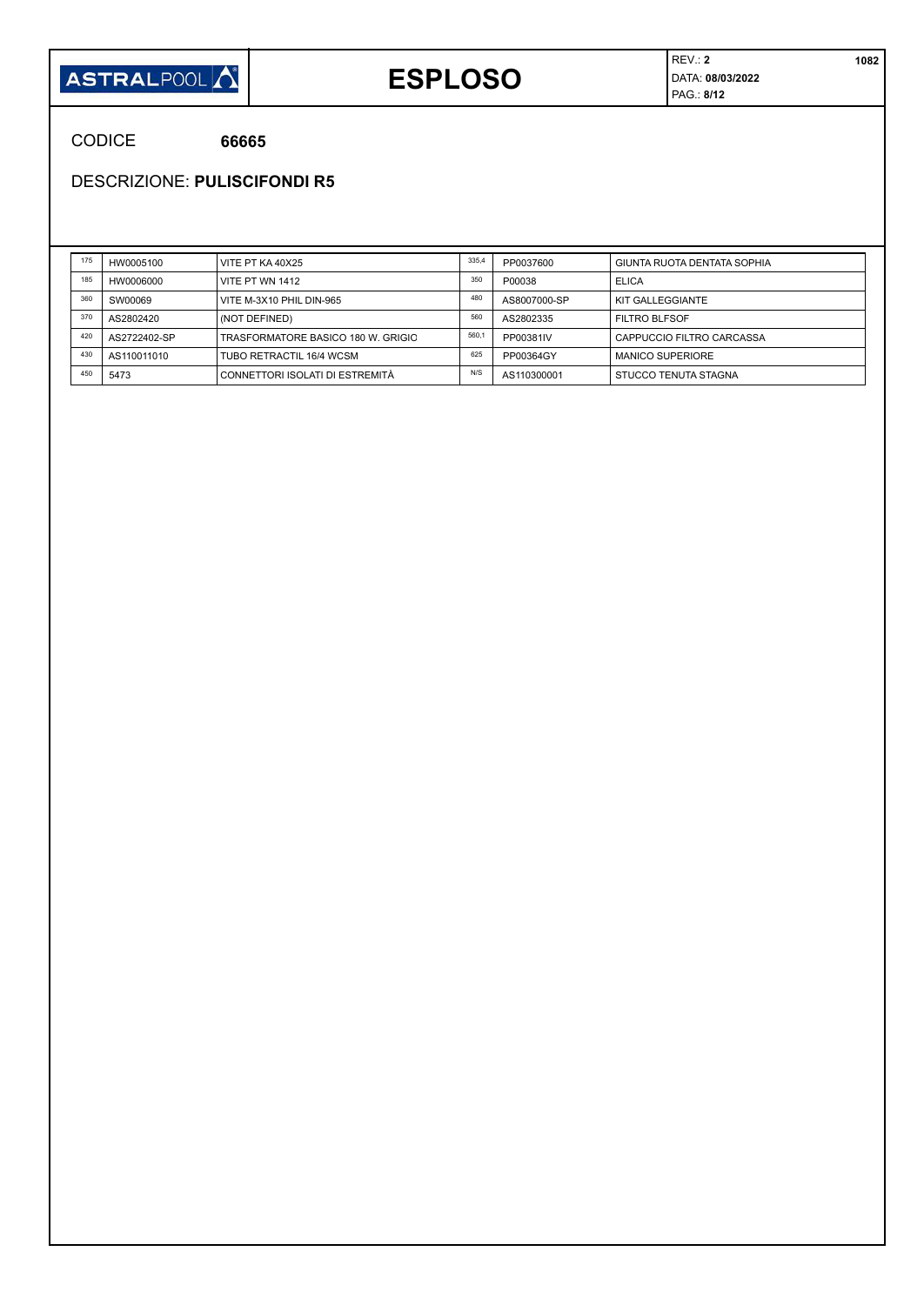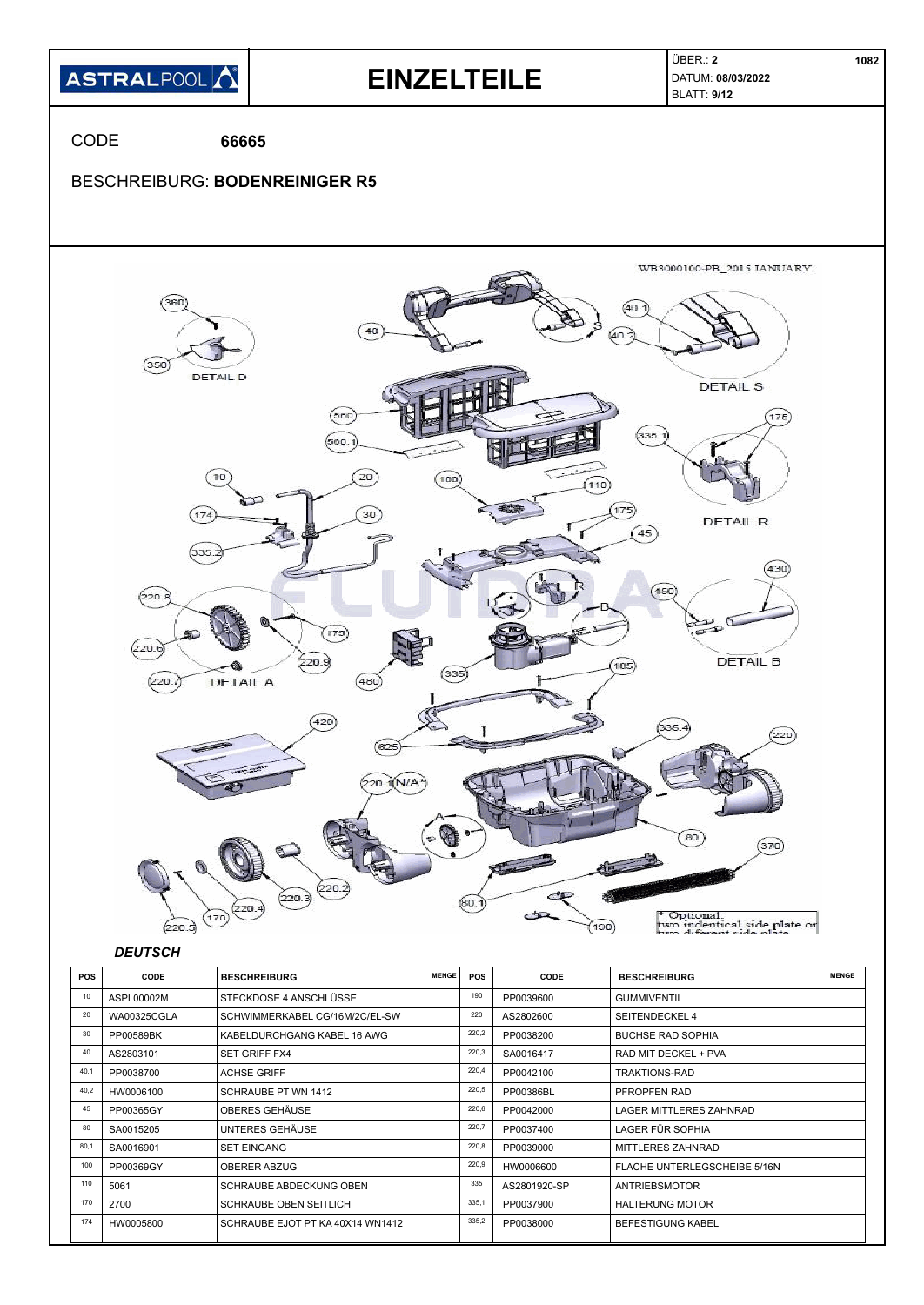

#### **EINZELTEILE**

ÜBER.: **2 1082** DATUM: **08/03/2022** BLATT: **10/12**

CODE **66665**

BESCHREIBURG: **BODENREINIGER R5**

| 175 | HW0005100    | SCHRAUBE PT KA 40X25          | 335,4 | PP0037600    | DICHTUNG ZAHNRAD SOPHIA |
|-----|--------------|-------------------------------|-------|--------------|-------------------------|
| 185 | HW0006000    | SCHRAUBE PT WN 1412           | 350   | P00038       | ANTRIEBSSCHRAUBE        |
| 360 | SW00069      | SCHRAUBE FÜR ANTRIEBSSCHRAUBE | 480   | AS8007000-SP | <b>SET SCHWIMMER</b>    |
| 370 | AS2802420    | (NOT DEFINED)                 | 560   | AS2802335    | <b>FILTER BLFSOF</b>    |
| 420 | AS2722402-SP | TRAFO BASIC 180 W GRAU        | 560.  | PP00381IV    | DECKEL FILTER GEHÄUSE   |
| 430 | AS110011010  | ROHR 16/4 WCSM                | 625   | PP00364GY    | <b>OBERER RAHMEN</b>    |
| 450 | 5473         | <b>VERBINDUNGSSTÜCK ROT</b>   | N/S   | AS110300001  | <b>DICHTMASSE</b>       |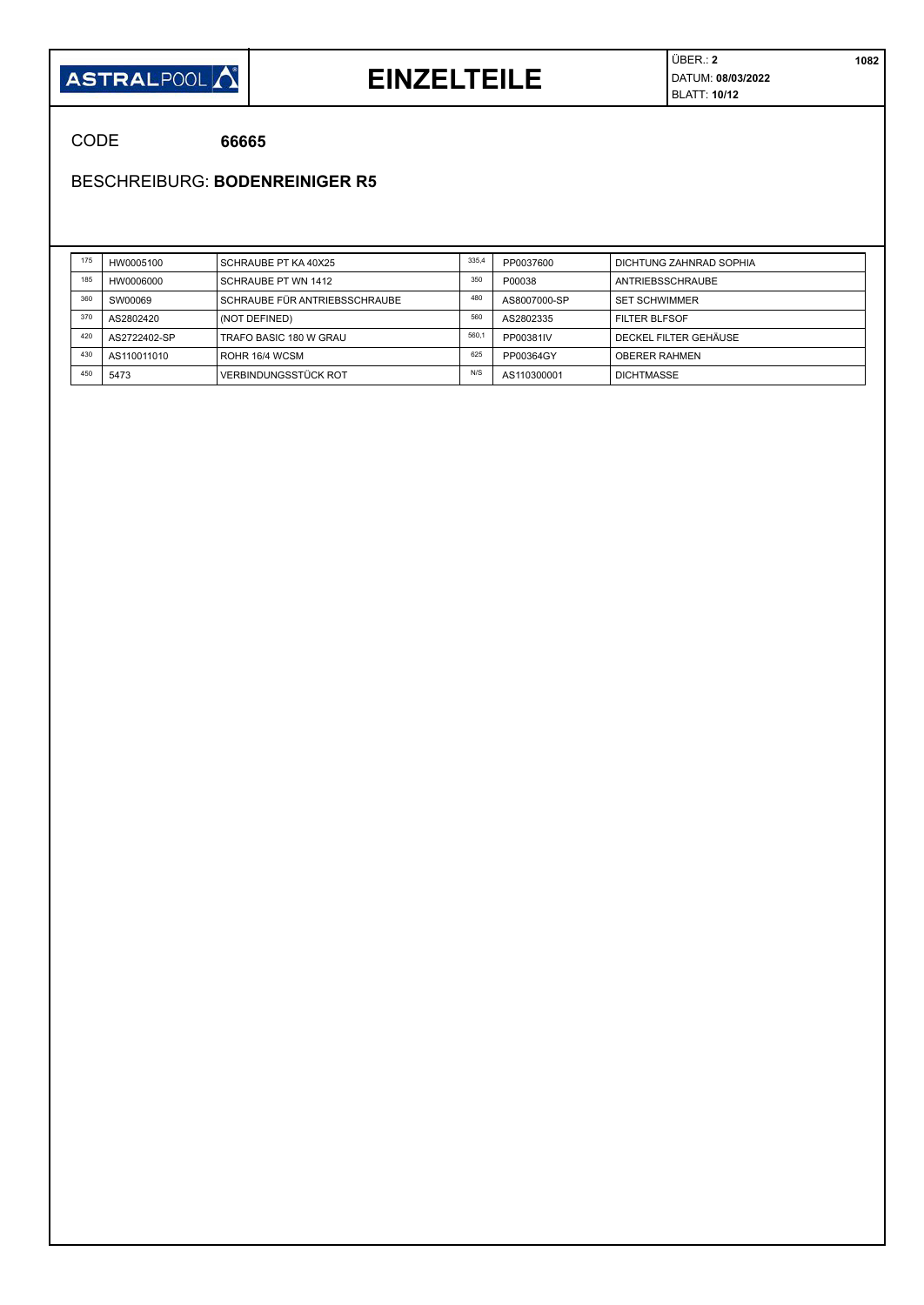